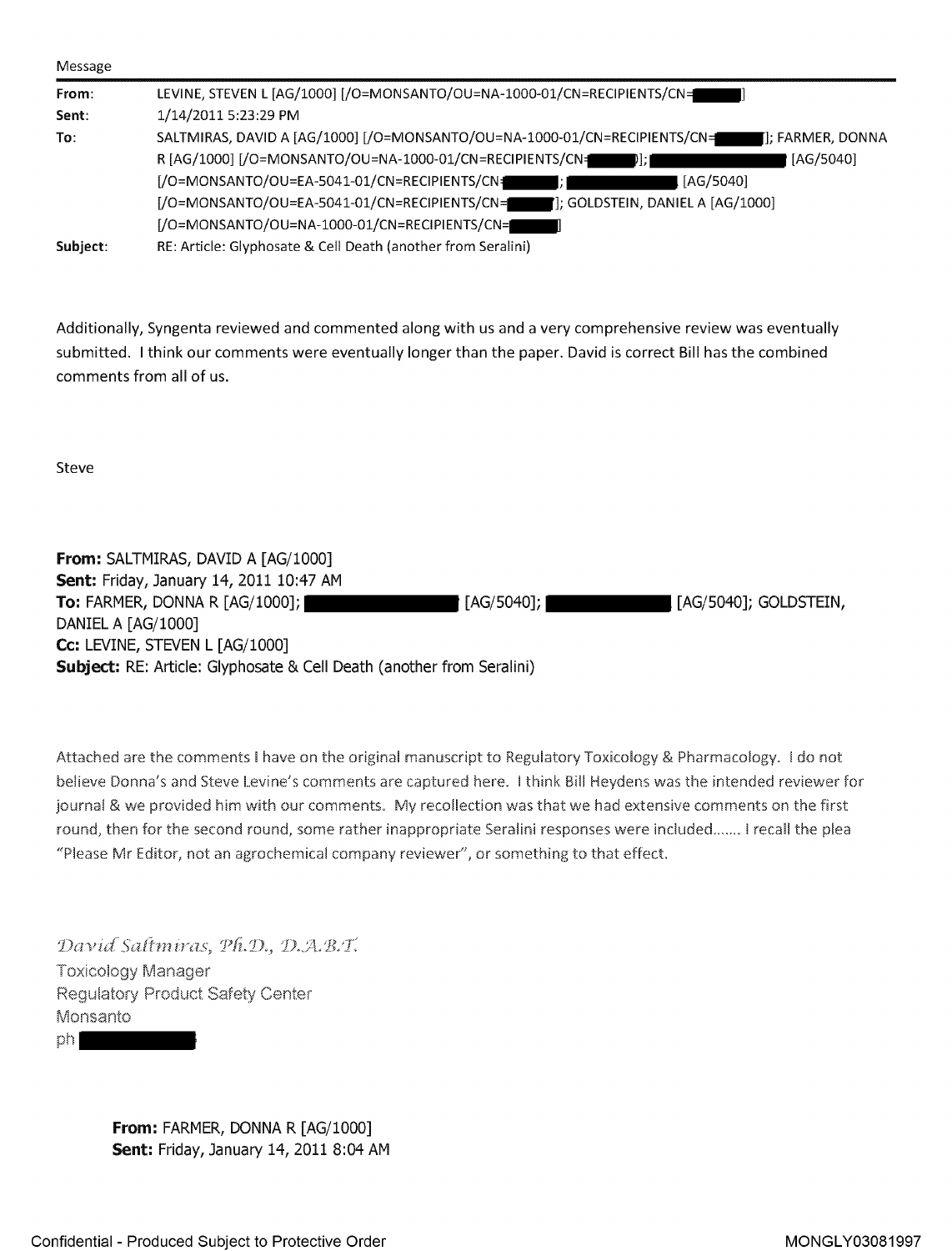SALTMIRAS, DAVID A [AG/1000] Subject: RE: Article: [Glyphosate](https://www.baumhedlundlaw.com/) & Cell Death (another from Seralini)

Dan,

<sup>I</sup> am in <sup>a</sup> meeting but we did an extensive peer review on this publication for another journal, we rejected it as did the journal. <sup>I</sup> will find those comments and send them to you.

Donna

**From:** [AG/5040] Sent: Friday, January 14, 2011 1:29 AM To: [AG/5040]; GOLDSTEIN, DANIEL A [AG/1000]; SALTMIRAS, DAVID A [AG/1000]; FARMER, DONNA R [AG/1000] Subject: RE: Article: Glyphosate & Cell Death (another from Seralini)

Dan,

These are the same formulations which they tested in their earlier paper.

They also happen to be the same set of formulations that CRIIGEN (Prof Seralini's anti-GM organization) and another anti pesticide group, MDRGF, have accused the French regulators of not evaluating properly, and accused us of registering products without declaring that they contain tallow amine. We have just worked on a brief to counter this.

Regards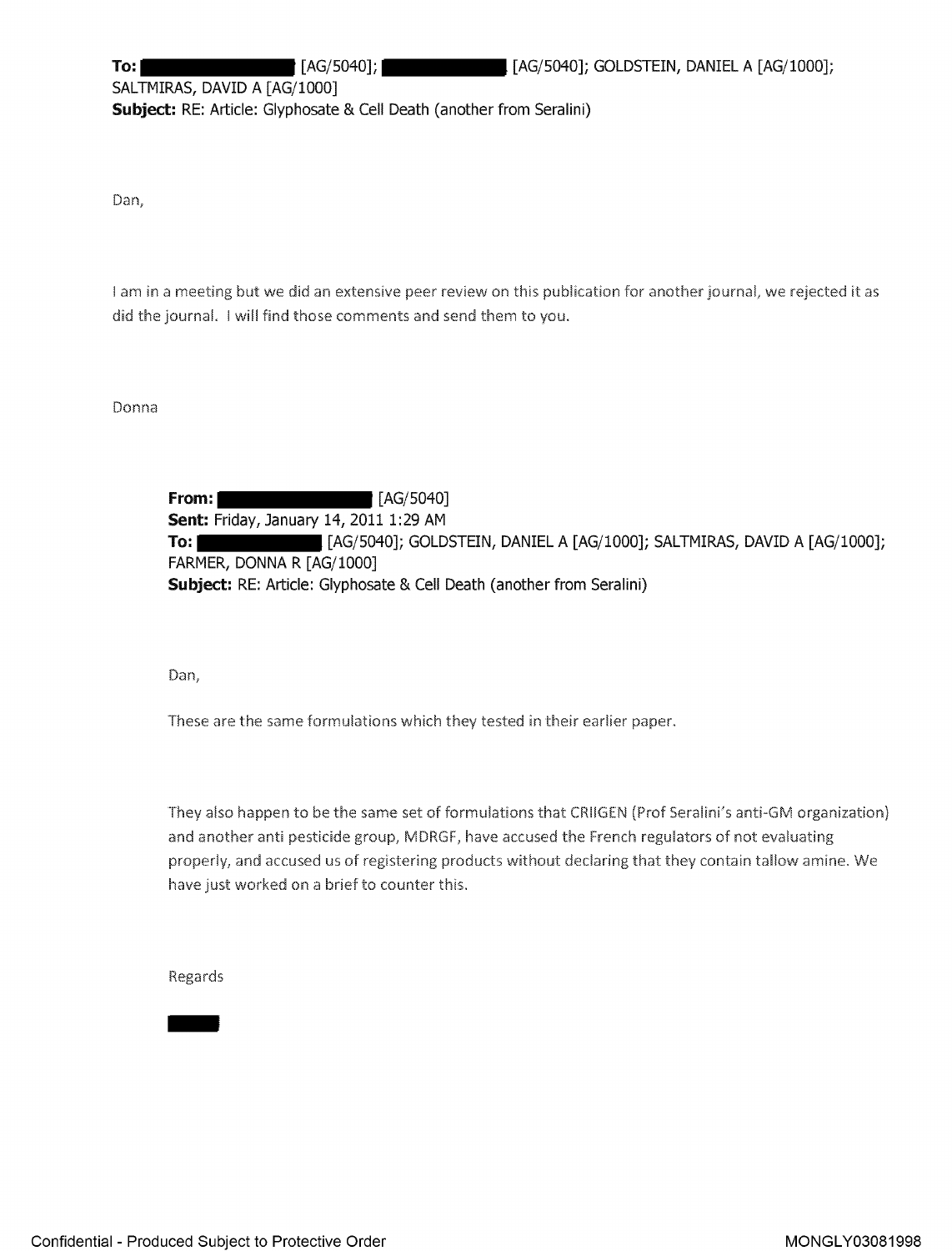**From:** [AG/5040] **Sent: 14 January 2011 08:03** To: GOLDSTEIN, DANIEL A [AG/1000]; [AG/5040]; SALTMIRAS, DAVID A [AG/1000]; FARMER, DONNA R [AG/1000] Subject: RE: Article: Glyphosate & Cell Death (another from Seralini)

Dan,

Yes, these products are Roundup formulations, all these products are or were sold in L&G segment:

Roundup Express = MON 77737

Roundup Bioforce <sup>=</sup> MON 52.276

Roundup GT 400 = MON 35012 (not on the market anymore, lost registration)

Roundup GT Plus <sup>=</sup> MON 78294

Regards,

From: GOLDSTEIN, DANIEL A [AG/1000] Sent: Friday, January 14, 2011 12:14 AM **To: [AG/5040]; SALTMIRAS, DAVID A [AG/1000]; [2G/5040]; [AG/5040];** FARMER, DONNA R [AG/1000] Subject: RE: Article: Glyphosate & Cell Death (another from Seralini)

All-

When they re-cored my computer, it seems <sup>I</sup> lost Lotus Notes... no longer supported.

Anyway- <sup>I</sup> can't get to the product MSDS data at the moment and can't locate these products in our formulations (but they may just have MON #), and the EU database site (Lotus Notes based) is crashing on me when <sup>I</sup> log on.